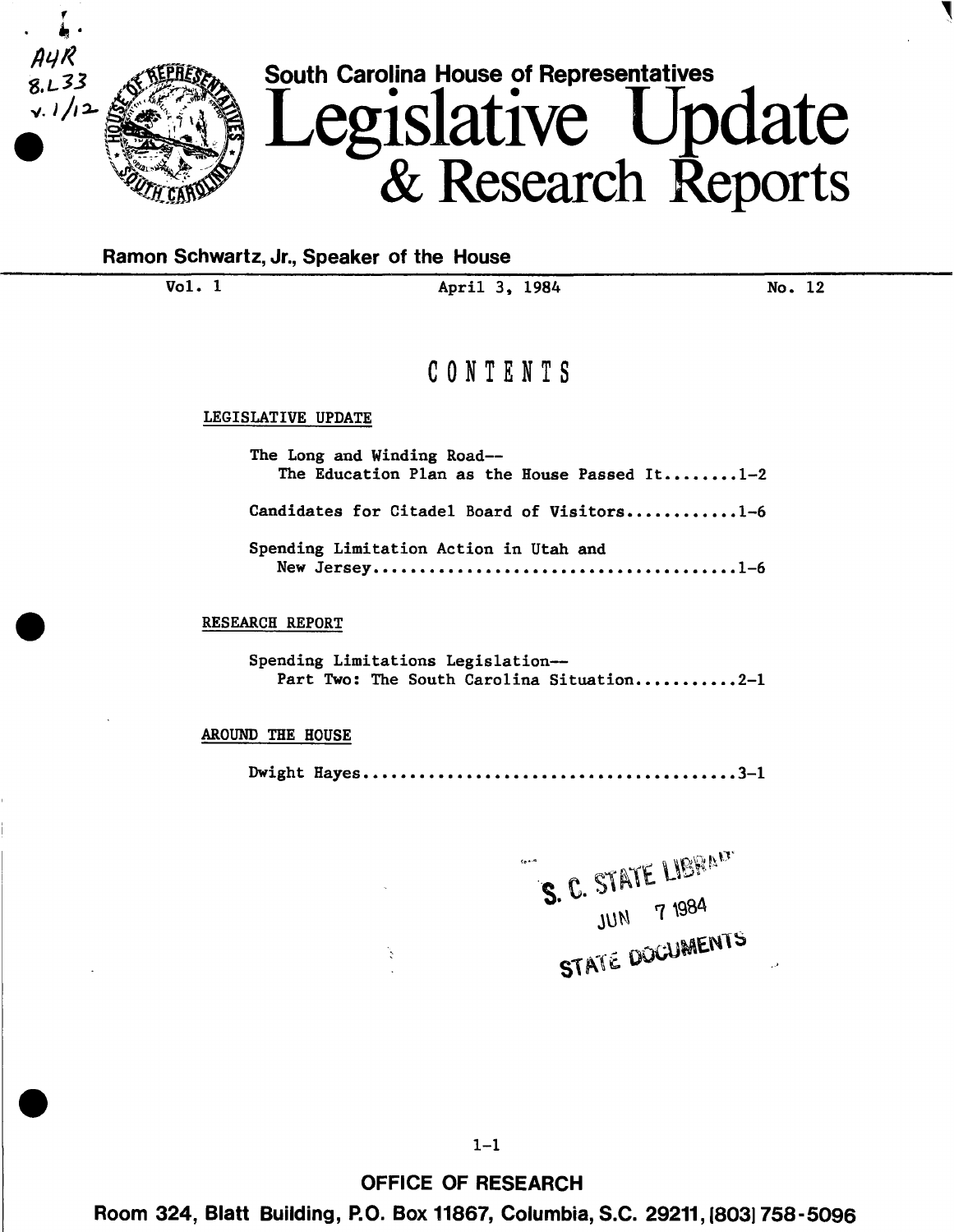# **Legislative Update**

## Ihe Long and Winding Road: The Education Plan as the House Passed It

The "Education Improvement Act" recently passed by the House is one of the most discussed pieces of legislation in many years. The following brief outline has been prepared to help House members explain the legislation to their constituents, answer questions, and respond to other public concerns.

Update & Reports gratefully acknowledges the valuable assistance from the staff of the Education & Public Works Committee in preparing this report; without them this summary would not have been possible.

Funding levels are included; the total amount for the first year is \$192.912.289.

RAISING STUDENT PERFORMANCE BY INCREASING ACADEMIC STANDARDS

## I. Increase academic standards  $$5.020,449$

Graduation requirements will increase from 18 to 20 credits. Students must have a passing grade in at least 4 academic courses to participate in other activities. Secondary schools must have college prep programs. Schools must offer regular courses in black studies. In FY 84-85 funds will go to school districts on a per-pupil basis.

## II. Strengthen student discipline and attendance

The State Board of Education will set minimum standards of conduct and a system to enforce them. Local boards can set additional standards. School officials must take action on unlawful student absences (3 in a row or 5 altogether) and any absences over 10 days per year.

## III. Provide more effective use of class time  $$1,800,000$ The instructional day is set at 6 hours.

Kindergartens will be established, but parents may elect not to have their children participate. Provisions are made for early entry into kindergarten and first grade. School Boards have the option of running 4-year old child development programs.

Saturdays may not be used for make-up days, but can be used for remedial instructions in grades 7-12.

Funds for kindergartens are distributed through the formula in the "Education Finance Act."

## IV. Provide programs for talented students

Schools will provide advanced placement courses if they have enough students for them (as determined by the State Board). \$669.000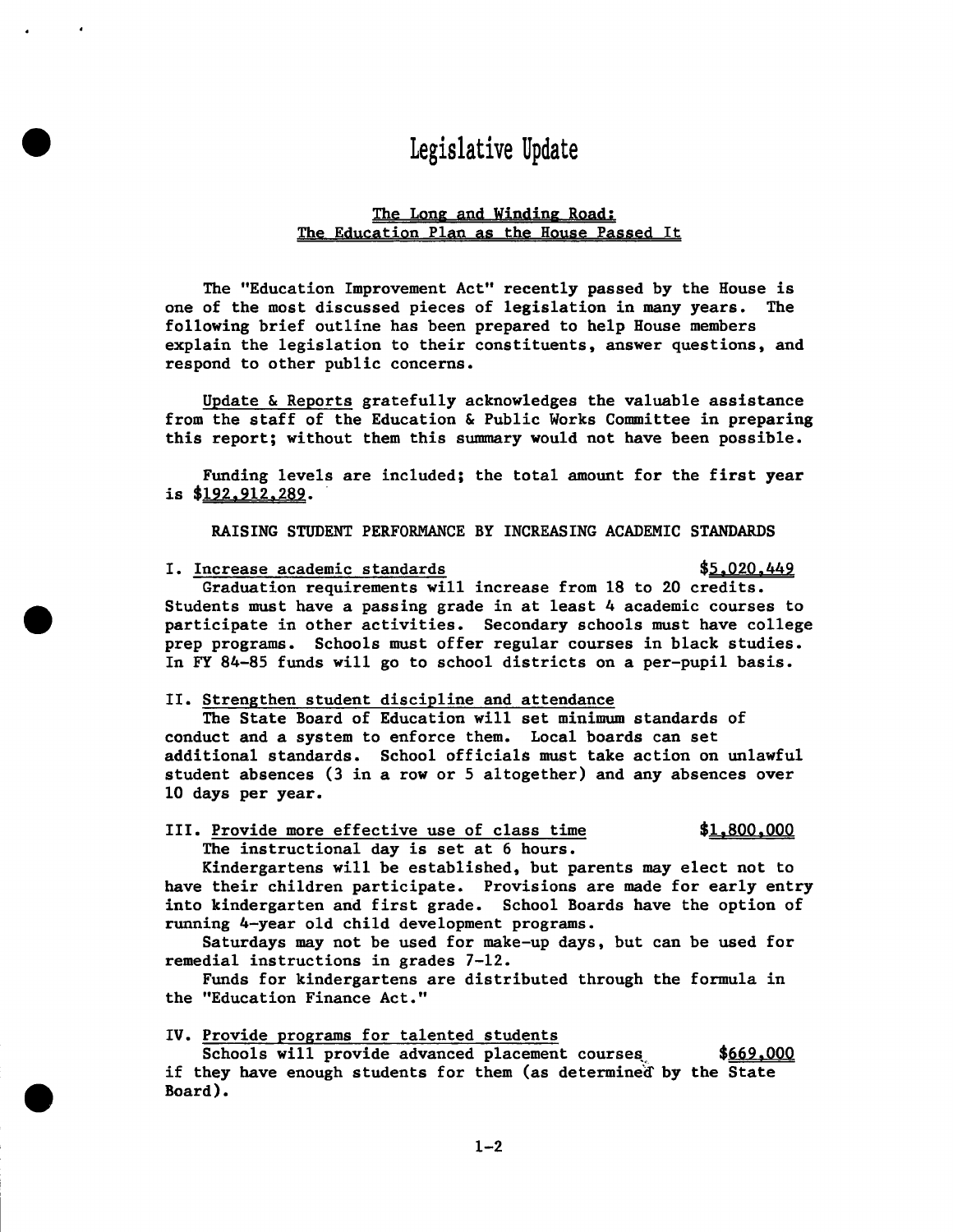Legislative Update, April 3, 1984 Programs for gifted and talented students \$3.700.000 must be in place by August 15, 1987. In FY 84-85 funds are to be distributed on a proportional basis. V. Provide relevant Vocational Training  $\frac{$7,000,000}{2}$ School districts must provide Vocational Training programs that lead to a 50% job placement rate. Programs will be monitored and plans made for future training.

## VI. Provide for handicapped students  $$1,000,000$ Programs for handicapped students will be provided; in FY 84-85 funds can be used only for educational services.

STRENGTHEN THE TEACHING AND TESTING OF BASIC SKILLS

VII. Require exit exam for graduation Students in the lOth grade will take an exit exam; those who fail must take remedial courses. Starting in 89-90 students must pass the test to graduate. \$140.000

#### VIII. Enact a promotion policy

The State Board will set minimum standards for students to meet to be promoted. Those who fail must take remedial courses.

IX. Improve basic skills

The State Board will provide half-day  $$2,400,000$ programs for 4-year olds with learning deficiencies. There will also be remedial programs for  $$59,000,000$ students who do not meet basic skills requirements for the first grade.

Basic skills in science will be stressed  $$203,000$ statewide.

X. Pupil-teacher ratios

Pupil-teacher ratios must be 25:1 or less for school districts to receive funds.

XI. Drugs in schools

SLED will have 5 extra agents per congressional district to enforce drug laws in schools.

> ELEVATE TEACHER PROFESSION BY STRENGTHENING TEACHER TRAINING, EVALUATION, AND COMPENSATION

## XII. More teachers

Secondary schools will emphasize teaching \$40,000 as a career; so will colleges and universities.

The Commission on Higher Education will  $$1,500,000$ operate a loan program for students becoming teachers in areas with critical shortages. For each year of teaching in that area, the teacher has 1/5 of the loan forgiven.

People with BA degrees from accredited colleges  $$2,400$ may get a provisional teaching certificate if they pass a teacher's exam. This certificate can be renewed up to three years.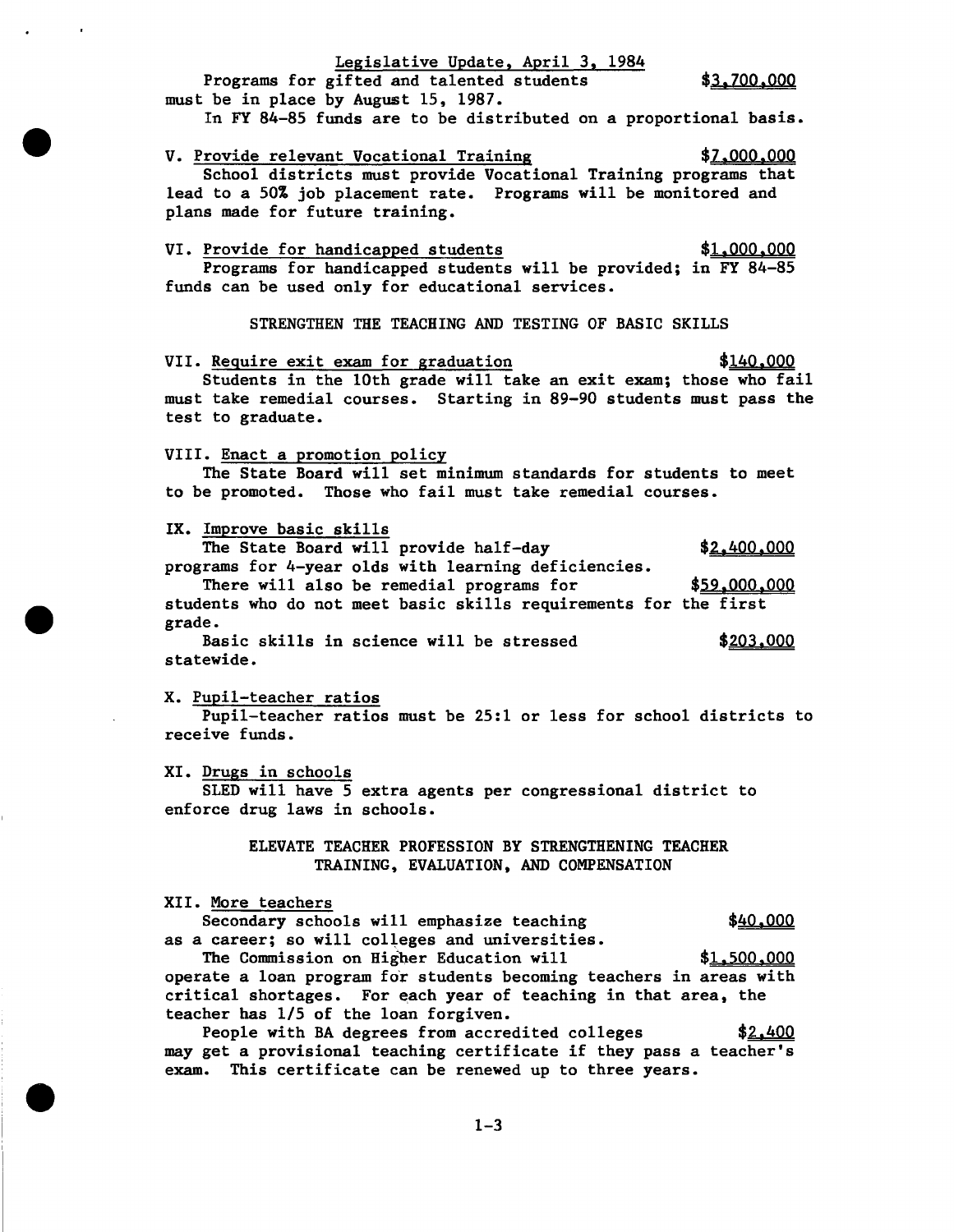## Legislative Update, April 3, 1984

XIII. Raise teachers' salaries \$59,500.000 In FY 85 the base pay will be  $$14,172$ . (fringe)  $$8,900,000$ The state will try to keep teacher pay at the Southeastern average. Local salary supplements cannot drop below 83-84 dollar level. Starting in FY 86 only teachers showing at least minimum knowledge proficiency will be employed. A teacher incentive program will be  $$624,000$ developed by the State Board in 84-85; pilot-tested in 85-86; implemented statewide in 86-87. State agencies which employ teachers will  $$550,000$ adjust their salaries to the new pay scale, based on school districts in their area. XIV. Improve teacher training Raise standards for teacher education programs. The Commission on Higher Education will select colleges for centers of excellence in education. The State Department of Education will improve teacher in-service training, to be put in place by school districts by the 86-87 school year. XV. Maximize teaching time \$50,000 \$150.000 \$1.250.000 Increase the school year from 185 to 190 days, and use the 5 new days for in-service. Use computers and other methods to reduce  $$500.000$ teacher paperwork load. State Board will develop grants to improve  $$200,000$ teaching practices. Evaluate teachers on a regular basis and weed out unsatisfactory ones. IMPROVE LEADERSHIP, MANAGEMENT, AND FISCAL EFFICIENCY XVI. Recruit able principals and administrators Starting in 85-86 principals will be  $\frac{$236,500}{2}$ assessed by the Assessment Center of the Department of Education. Starting in 85-86 colleges will increase requirements for admission to School Administration graduate programs. School administrators will participate in  $$100,000$ Department of Education seminars every two years. The State Board will set minimum standards  $$161,000$ for principals, with evaluation and training procedures. Unsatisfactory principals will not be rehired. Department of Education Leadership Academy \$44,000 will develop training programs for effective instructional leadership. The State Board will operate a principal  $$182,800$ incentive program. It will be developed in  $85-86$ , tested in  $86-87$ , and implemented statewide in 87-88. XVII. Improve administrator training and evaluation The State Board will set guidelines for school administrator apprenticeships. \$500.000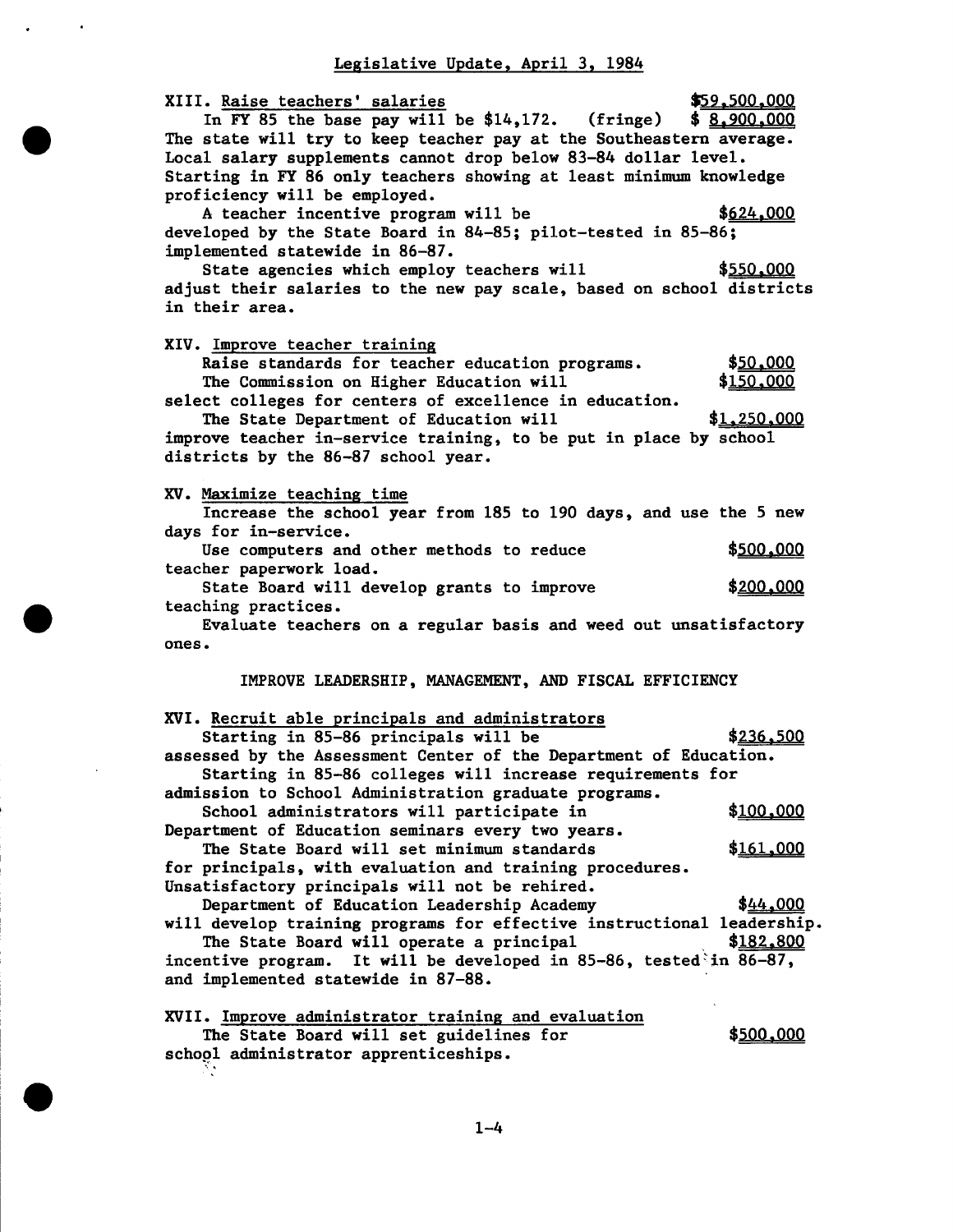## IMPLEMENT QUALITY CONTROLS AND REWARD PRODUCTIVITY

#### XVIII. Reward schools for performance and progress

State Board will establish an incentive grant \$100,000 program for schools, with criteria of: achievement gains, student and teacher attendance, better student attitude and greater parent participation. Funds will be allocated on a per-pupil-basis.<br>The State Board will establish a competitive  $$250,000$ 

The State Board will establish a competitive grant program to encourage schools to develop new methods of improving instruction.

## XIX. Focus on better planning

The school advisory report becomes the school improvement report, while the school advisory councils become the school improvement councils. \$5,000 \$<u>100,000</u>

#### XX. Monitor the program

The 5-year phase-in program will be monitored by a select committee, chaired by a member of the General Assembly. The State Board will assess the program annually.

#### XXI. Evaluate remedial program

The remedial education portion will be reviewed and any problems corrected.

## CREATING PARTNERSHIPS BETWEEN SCHOOLS, PARENTS COMMUNITY AND BUSINESS

#### XXII. Partnerships in education

The Department of Education will develop policies to bring education closer to parents, business and the community.

#### PROVIDING SCHOOL BUILDINGS

XXIII. School building aid

Funds will go to school districts on a per-  $$36.400.000$ pupil basis for school buildings. If the district has had a major capital improvement program in the last 5 years, 50% of the funds must be used to reduce millage. The other 50% can be used to reduce millage, construct new buildings or repair existing ones--but not for operating costs or instructional costs.

#### FUNDING

XXIV. Where the money comes from

The state sales tax goes from  $4\%$  to  $5\%$ --except for those 85 years and older. \$22 comes back as a personal income tax credit.

The Nuclear Waste Tax goes up from \$4 to \$8 per cubic foot on waste brought into the state.

There is a transfer of \$33,812,289 from the General Fund to the Educational Improvement Act Fund. Any earnings on investments of funds in the Act Fund remain part of the Fund.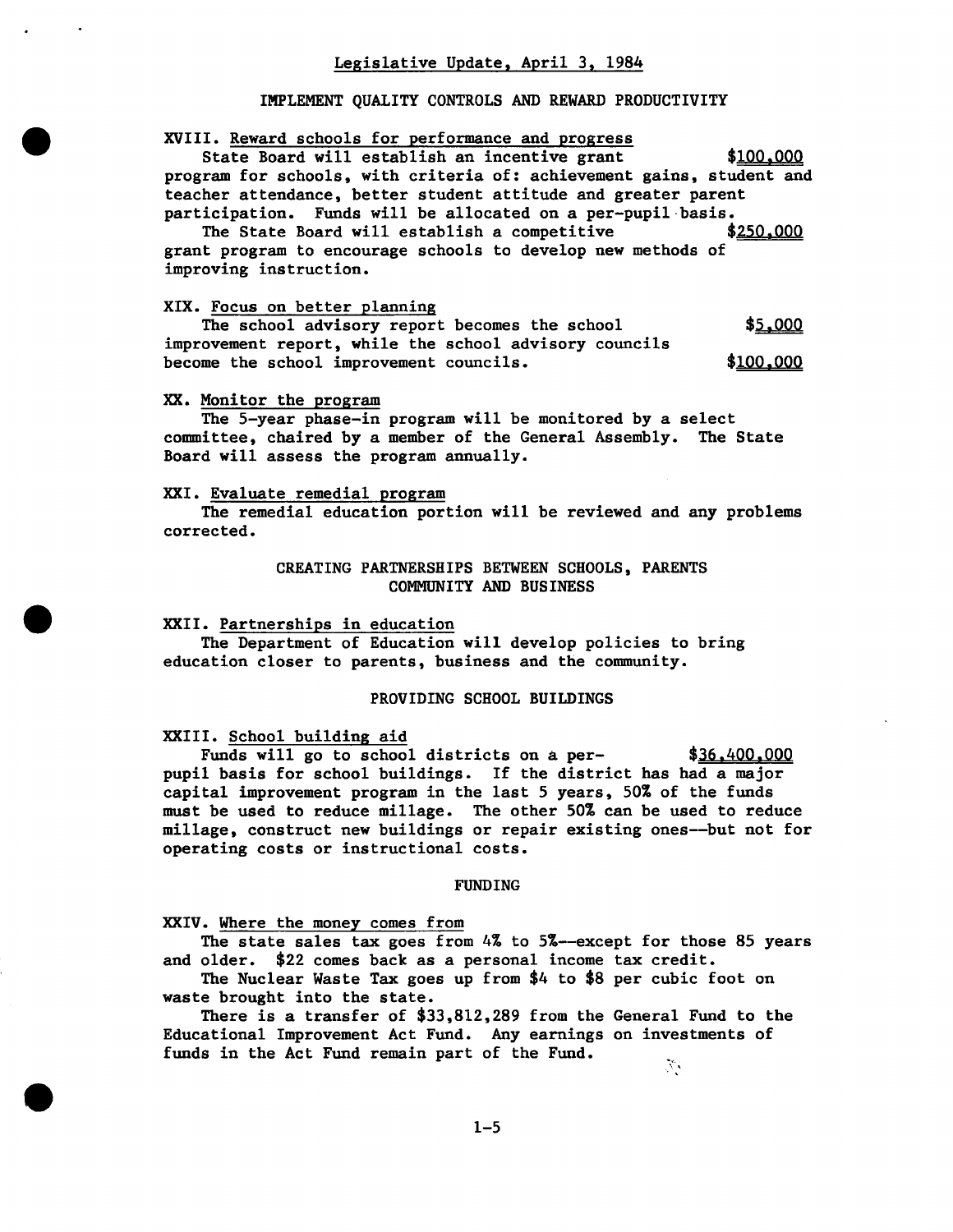## Candidates for Citadel Board of Visitors

Election of members of the Board of Visitors of the Citadel will be held on Wednesday, April 4, 1984, immediately following the presentation of the State Easter Seal Representatives and their parents.

This election was originally scheduled for February 15, but the date was changed under H.3450.

There are two positions on the Board, and three candidates. The candidates are:

Leonard C. Fulghum, President of Ferguson-Fulghum, Inc., a paint company. He lives in Mount Pleasant. Mr. Fulghum has served on the Board of Visitors as a representative of the Citadel Alumni.

William C. Mills, a Security Investments Consultant, lives in Charleston. Mr. Mills has no previous service on the Board of Visitors.

Charles L. "Buddy" Terry, a Life Insurance agent, lives in Columbia. He is currently a member of the Board of Visitors.

## Spending Limitation Action in Utah and New Jersey

In last week's Research Report on spending limitations, we reported that 19 states had enacted such measures. The House Research Office has just received information from the National Conference of State Legislatures (NCSL) that updates this situation.

In Utah the limitation has never gone into effect. Under the limitation, government growth in Utah was linked to the growth of per capita income and total population increase. One section of the Utah legislation required that the legislature annually set the estimated personal income level and the state population level to be used for calculating the percentage of allowed government growth. The Utah legislature has never established these figures--and so the "driving mechanism" of the spending limit has never been available.

New Jersey lawmakers established a statutory spending limit in 1976, linked to the growth of personal income per capita. There was a five year "sunset" provision on the law. In 1981 the legislature renewed the limitation for two additional years. However, when this two year period expired in June, 1983, the spending limitation was not renewed.

Source: "State Tax Increases Of 1983: Prelude to Another Tax Revolt?" Legislative Finance Paper #40, Published by the National Conference of State Legislatures, Denver, Colorado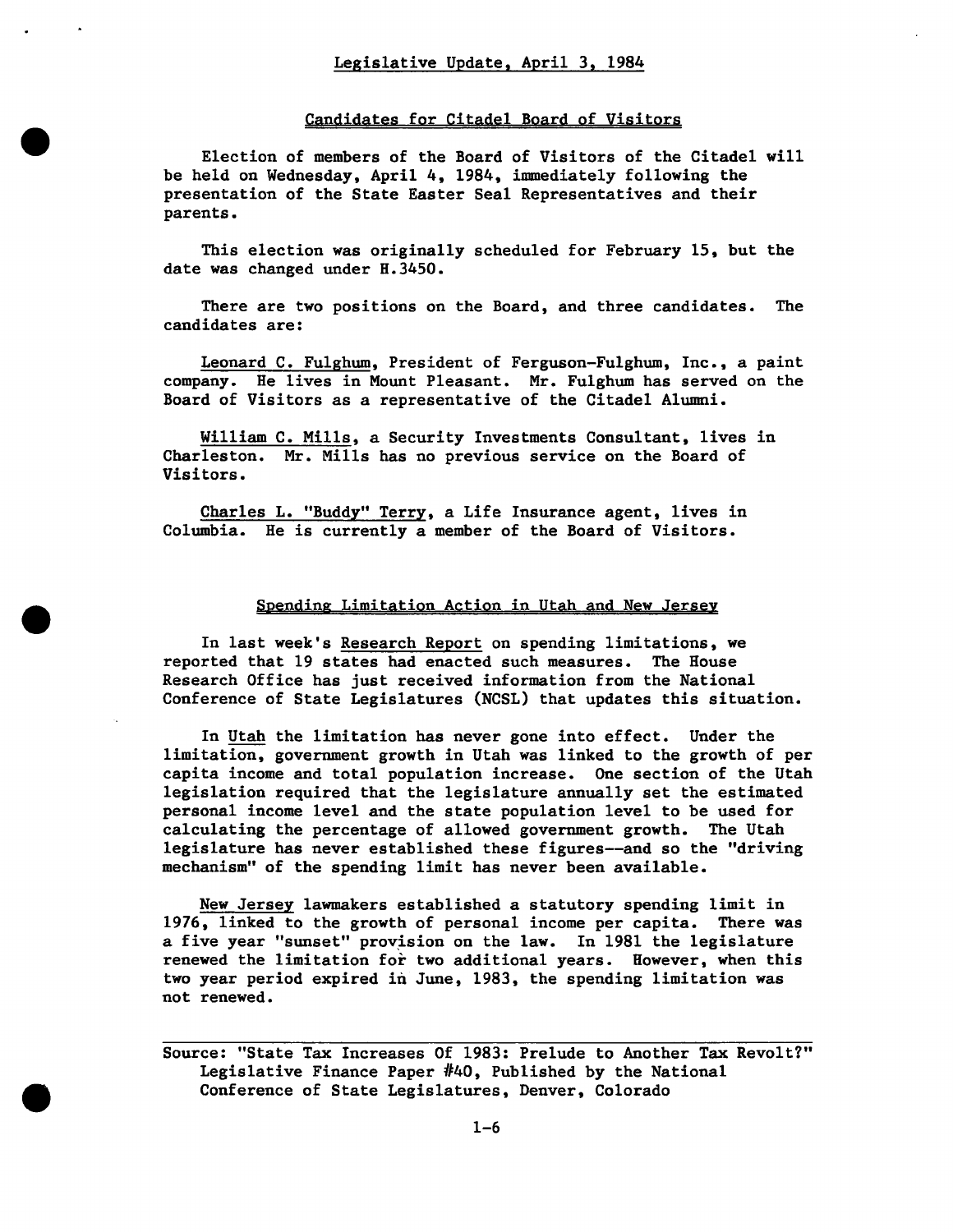# Spending Limitations Legislation Part Two: The South Carolina Situation

(NOTE: For general background on spending limits legislation, see Part one of this research report published on page 2-1 of issue #11.)

## Background

While called "the spending limit package," this legislation (H.2151 and H.2152) is more far-reaching than that cognomen suggests. It includes material to establish:<br>\* A balanced budget provision.

- 
- \* The spending limit on state appropriations.
- \* A limit on the number of state employees.
- 
- \* Reduction of the reserve fund. \* A limit on state debt service and therefore debt.
- \* Restraints on the passage of new taxes.
- \* A tax credit for new jobs created in designated counties.
- \* Special vote provisions to protect portions of this law.

These parts reflect various compromises which have occurred over the last few years as this matter has been debated.

The package which indeed started as a "spending limit" is supposed to control government growth while fostering economic growth. Proponents argue that if government grows too large therefore requiring higher taxes, those taxes will discourage new private investment. While some research suggests that excessive taxation may discourage economic growth, it is uncertain at what level taxes become excessive and therefore a disincentive.

Opponents feel a limit creates an arbitrary restraint on the ability of government to respond to legitimate future needs, needs which as yet are unknown. They point to the fact that the growth of state government to date has been responsible and not excessive.

## Legislative history

South Carolina adopted a statutory spending limitation in 1980 which ties the growth of state government expenditures to the growth in personal income. Its adoption followed concerted pushes both in the House and the Senate for adoption of a detailed constitutional spending limit. The constitutional provision fell seven votes short of the necessary two-thirds of the members of the House required for passage of a joint resolution proposing a constitutional amendment and five votes short in the Senate. The call for the limitation , came initially from various statewide business organizations.

After the defeat of the proposed constitutional amendments in both the House and the Senate, the spending limit provisions were enacted as statutory law in the permanent provisions of the 1980-81 Appropriations Act. Also adopted were various other constraints on government growth including establishment of a limit on the number of state government employees, establishment of five percent of general revenues as the maximum annual debt service on all general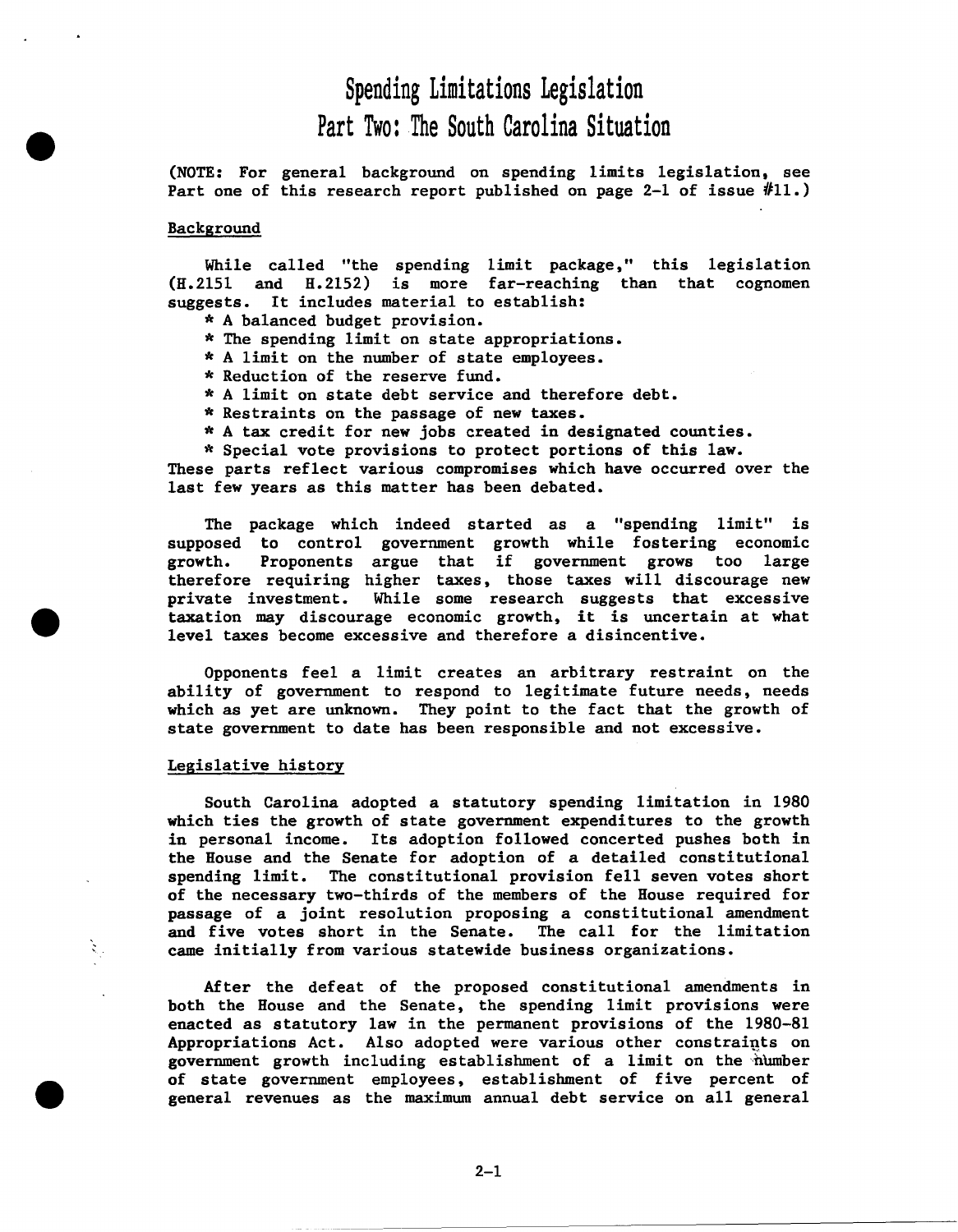obligation bonds of the state, and establishment of a policy that no general tax increase or new general taxes would be enacted in appropriations acts.

In 1981, there were renewed efforts to incorporate the spending limit provisions into the constitution. A revised constitutional amendment was introduced in the Senate along with companion legislation detailing implementation procedures. having a package of two bills resulted from criticism that the 1980<br>proposal would have put too much detail in the constitution. Both proposal would have put too much detail in the constitution. Both<br>parts of the package finally passed the Senate with the the package finally passed the constitutional amendment getting the necessary two-thirds vote in that body. Being received in the House in late May, the package was routinely introduced and referred to committee.

In April 1982, shortly after completing debate on the Appropriations Bill, an attempt was made in the House to recall the spending limit package from committee. The attempt was successful with respect to the statutory portion but unsuccessful with respect to the constitutional amendment. Regardless, within two weeks the constitutional amendment was reported out favorably with amendments although there was a minority unfavorable report. several objections were put on the statutory proposal. Because of this opposition and the length of the calendar combined with the inability of the proponents to get the package set for special order, both measures died on the calendar at the end of the session.

H.2151 reintroducing the statutory material and H.2152 reintroducing the proposed constitutional amendments received first reading in the House on January 11, 1983. Both were reported out of committee favorably with amendments in May of last year. On January 10, 1984, both were set for special order consideration immediately following the Appropriation Bill

Meanwhile, back at the Senate, a spending limit package to amend the existing statute was introduced in March 1983. But in early February 1984, bills proposing the constitutional amendments and the enabling legislation were introduced. Both measures were adopted as committee bills by the Finance Committee and reintroduced as S.823 and S.824 in late February. Both were made Special Orders for March 14 but were then referred to Judiciary Committee. Subsequently both pieces of legislation were returned from committee "by previous agreement" and debate adjourned.

## The elements of the package

In this section, key elements of the "spending limit" package are discussed. Following the heading to each paragraph is an indication in parentheses as to whether the issue is addressed in the statute or the constitution and the bill number.

The BALANCED BUDGET (const.  $-$  H.2152): While it is commonly believed that South Carolina now has a balanced budget provision in its constitution, there has been some question. The current provision directs that whenever ordinary expenses exceed revenues, the General Assembly shall in the ensuing year levy a tax such that it with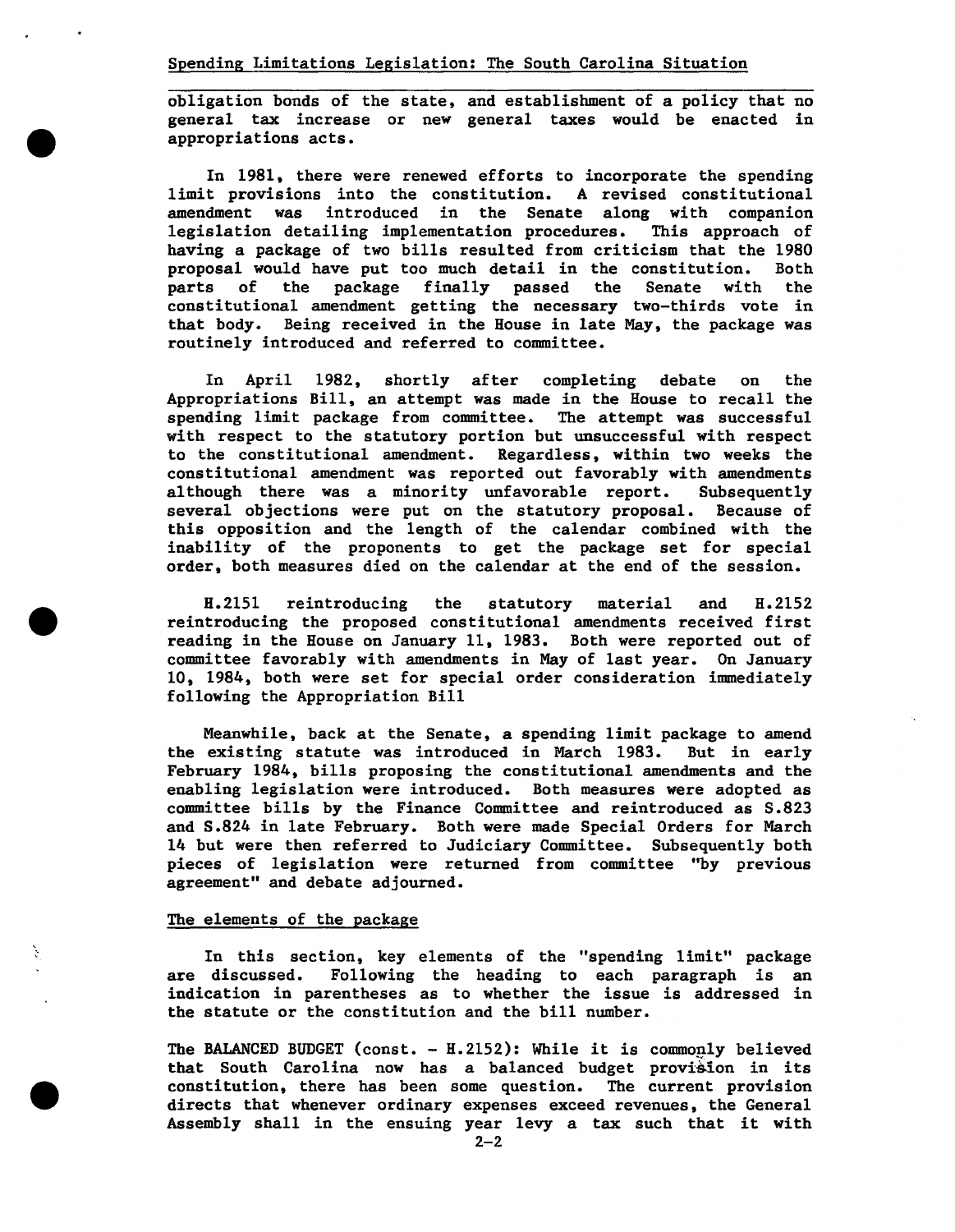Spending Limitations Legislation: The South Carolina Situation

other sources of income will pay the deficiency. Court cases arising out of the Depression era concerning delay by the state in repaying some of its debt cast some doubt on just what the effect of that provision is. The current proposal directs that there be a budget process to ensure that expenditures not exceed revenue. There appears to be little controversy over this proposal since identical language was adopted by the House earlier this year as part of another package (H. 2281 which has received no action by the Senate). The vote was 87-0 fulfilling the requirement of a two-thirds majority of the membership for a constitutional amendment.

The SPENDING LIMIT (both): The proposed constitutional amendment directs that there shall be a limitation on spending provided by law. The mechanics of the limitation are detailed in the proposed statute. Proponents of the limit seek to protect the statutory material by inserting in the constitution a provision whereby the statute could only be changed through a special vote requiring a super-majority. The driving mechanism for the limits as proposed fall basically into two categories:

- 1) where a previous year appropriation figure (either the amount actually appropriated or the maximum that could be appropriated under the limit) is increased by the average rate of growth in state personal income for the preceding three years; or
- 2) state personal income for the preceding calendar year multiplied by a fixed rate.

The current law (S. C. Code, Sec. 11-33-40) provides that the limit shall be calculated by the first method using the average rate of growth of personal income over the prior three vears. H.2151 growth of personal income over the prior three years. includes both mechanisms providing that whichever results in the higher figure for any particular year may be used. The base year and the definition of exactly what funds are to be limited are issues to be addressed. Also at issue is who, or what agency, Also at issue is who, or what agency, should be responsible for computing and certifying the limit.

(Historical data on appropriations, personal income, percentage growth in state personal income and appropriations as a percent of personal income appear in the table on the last page of this Report.)

The EMPLOYEE LIMIT (both): The proposed constitutional amendment directs that there will be a limit on the growth of the number of state employees with the proposed statute again providing the implementing detail. The proposed statute mandates that the ratio of FTE employees to total resident population remain constant therefore insuring that employee growth will not exceed population growth. (FTE=Full Time Equivalent, that is, the number of employees<br>the State would have if all of them worked full time.) This the State would have if all of them worked full time.) proposed language would continue what is currently in the statute (S. C. Code, Sec. 11-33-50); that limit started with the 1981-82 fiscal year. Expressed in percentage, the relationship of employees to population was 1.1962% for that pase year. Applying this percentage to the 1984-85 Appropriations Bill as just passed by the House, 35,232.75 FTE's were approved although 41,105.02 FTE's would be allowed under the limit.

 $2 - 3$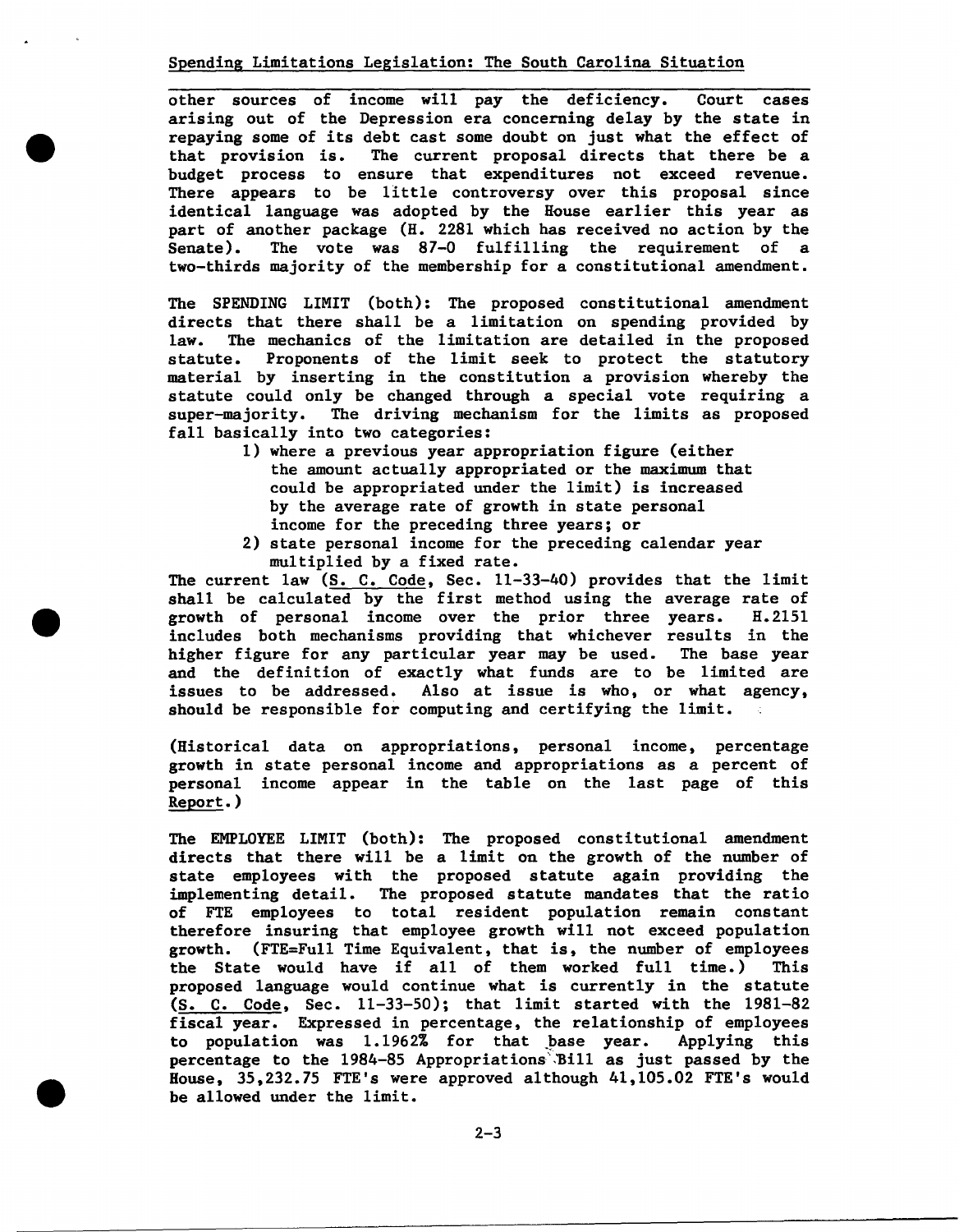## Spending Limitations Legislation: The South Carolina Situation

GENERAL FUND RESERVE reduction (const., H.2152): The recommendation has been made that if the fiscal constraints included in this package are adopted, the reserve fund should be reduced. The general fund reserve is currently set at 5% of general fund revenue for the last completed fiscal year. (S. C. Const., Art. III, Sec. 36.) Recommendations vary but seem to focus on resetting it at 3% or 4% if it is to be retained. Some opponents have argued for abolishment of the fund. A further change would allow the General Assembly to establish a repayment schedule by statute when it becomes necessary to use money from the reserve. The existing necessary to use money constitutional provision mandates a repayment schedule with full restoration being accomplished within three fiscal years. It is argued that the existing provision might cause difficulties if there were an extended recession with the state being forced into restoring the reserve while foregoing needed services in a period of decreased revenues.

The DEBT SERVICE LIMIT (both): The purpose here is to limit the issuance of general obligation bonds by setting a limit on annual debt service. The current constitutional limit is 7%; this has been reduced to 5% by statute. There are various proposals for different limits here. Earlier this session, the House adopted a joint resolution (H.2281) which proposes that the constitutional limit be dropped to 5%. The same measure provided that the General Assembly voting in joint session and with a two-thirds vote of each body could increase that percentage up to 7%. There has been no action by the Senate on that measure.

NEW and INCREASED GENERAL TAXES (stat. - H.2151): This restates the existing statutory prohibition on new general taxes or tax increases in the appropriation bills. At issue is defining the concept of "general" as well as the question of whether one General Assembly can bind another merely by statute.

TAX CREDITS (stat. - H. 2151): Similar to legislation passed last year by the House (H. 2331), this provision would make available tax credits to employers who create new jobs under specified conditions in designated counties. Differences occur in the language determining which counties would be affected. The earlier House passed bill is in the Committee on Finance in the Senate.

The SPECIAL VOTE (const. - H.2152): The elements of the package are distributed between the proposed constitutional amendment (H.2152) and the proposed enabling legislation (H.2151). The decision as to what details should be where is value laden. Proponents feel strongly, however, that the detail mechanism of the spending limit itself along with certain other constraints need to be protected from being changed too easily in the future if that material isn't in the constitution. Therefore, proponents of the package would include a special provision in the constitutional amendment requiring the vote of a super-majority of legislators in future General Assemblies to amend what they see as key portions of companion statute. In earlier versions of the package, the proposed super-majority<br>has ranged from a high of two-thirds of the total a high of two-thirds

 $\mathbf{r}_i$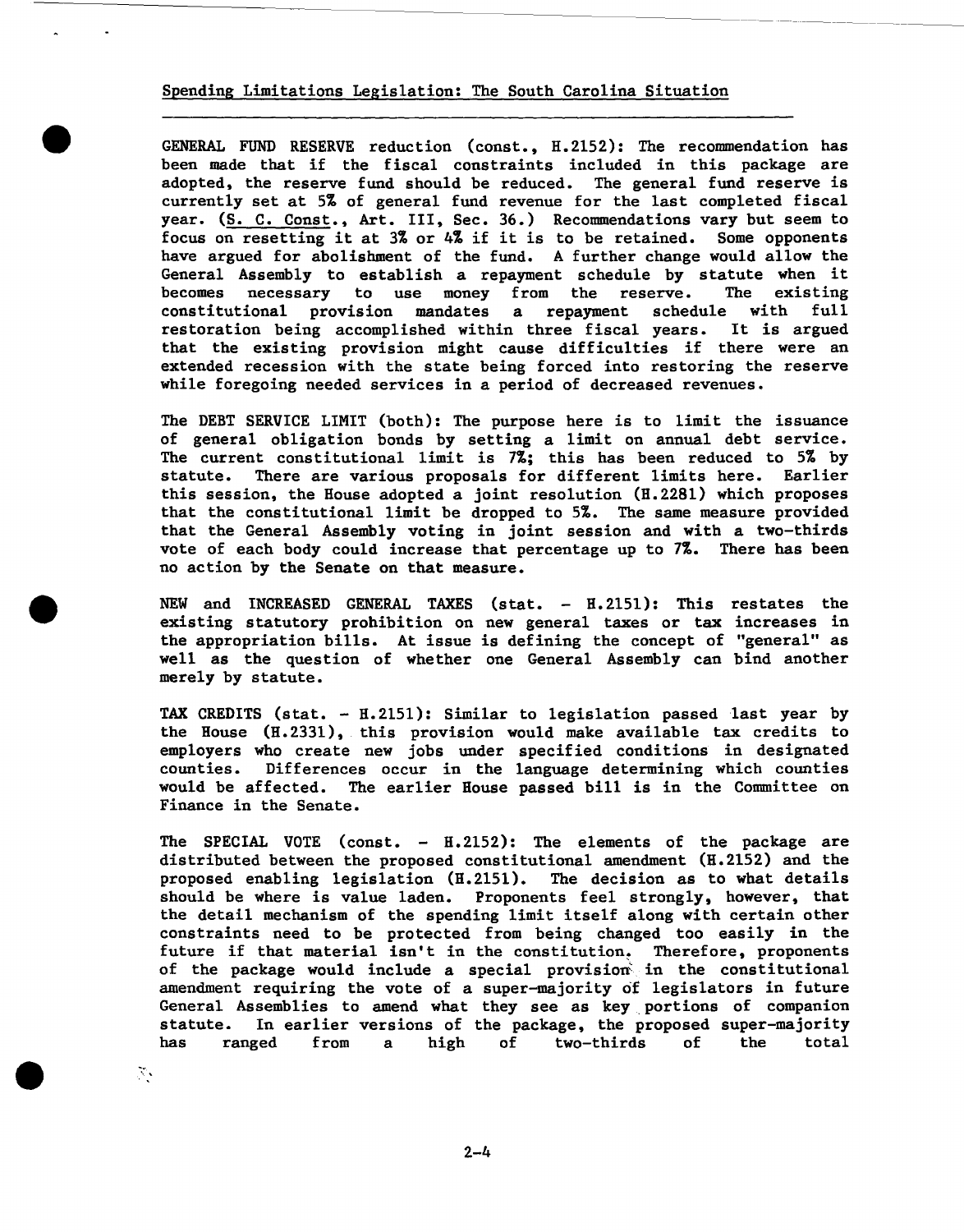Spending Limitations Legislation: The South Carolina Situation

membership of each house (the vote required for passage of a constitutional amendment) to an absolute majority (an absolute majority being one over half of the total membership of a body as opposed to a simple majority which is merely half of those present and voting). The current proposal calls for a "two-thirds vote of those members present and voting, but not less than three-fifths of the total membership in each branch." This reflects a compromise reached during Senate debate in 1981. Opponents say no special vote is required arguing that a super-majority could foster control by a narrow minority thwarting the will of the majority. Assuming all 124 House seats and 46 Senate seats are filled, the actual minimum number of votes each variation would require for passage **are: ......................................................... Sen. Hse.**  2/3 of the total membership ••••••••••••••••••••••••••••• 31 83 2/3 of those present and voting but at least 3/5 of the total membership of each house..................... 28 75<br>olute majority (also a quorum)......................... 24 63 Absolute majority (also a quorum).......................... 24 63<br>2/3 of those present and voting............................ 16 42 2/3 of those present and voting ••••••••••••••••••••••••• 16 42 **Simple majority •...••..•••.••••.•..••••••.•••..••..•..•• 13 32** 

## A related matter; limiting expenditures to 95% of revenue

In January 1984, the House approved a proposed constitutional amendment (H.2881) which provides that after 1990, the General Assembly would not be able to appropriate more than 95% of anticipated general fund revenues. Furthermore, it provides for a phase in period beginning in 1986 the General Assembly would "reduce the annual General Fund Operating Budget by one percent until the annual General Fund Operating Budget is not in excess of ninety-five percent of the annual official revenue estimate." This is essentially the same provision adopted as a permanent provision in the 1983-84 Appropriations Act and now found in Sec. 11-11-120 of the S. C Code of Laws.

H.2881 also proposes that the general fund reserve be reduced from the current 5% to 3%. While H.2881 passed the House by a vote of 89 to 4, it is still in committee in the Senate.

### Conclusion

The so-called "spending limitation" package includes not only a spending limit provision, but provisions relating to a number of other matter which proponents believe are important as restraints on the growth state government and as inducements to enhance economic growth in South Carolina. The package proposes both constitutional and statutory measures addressing in addition to the spending limit, an employee limft, a limit on debt service, restraints on new general taxes, a reduction of the reserve fund, special vote requirements restricting change in the package by future General Assemblies, and a tax credit for the creation of new jobs in designated poor counties. Proponents see the package as a boon to economic development while opponents feel it could hamstring state government in the future when called on to meet new challenges. From the "spending limit" seed which germinated in 1980 has grown a plant onto which many branches have been grafted; proponents would say it is a plant about to bloom, while opponents would call it a weed.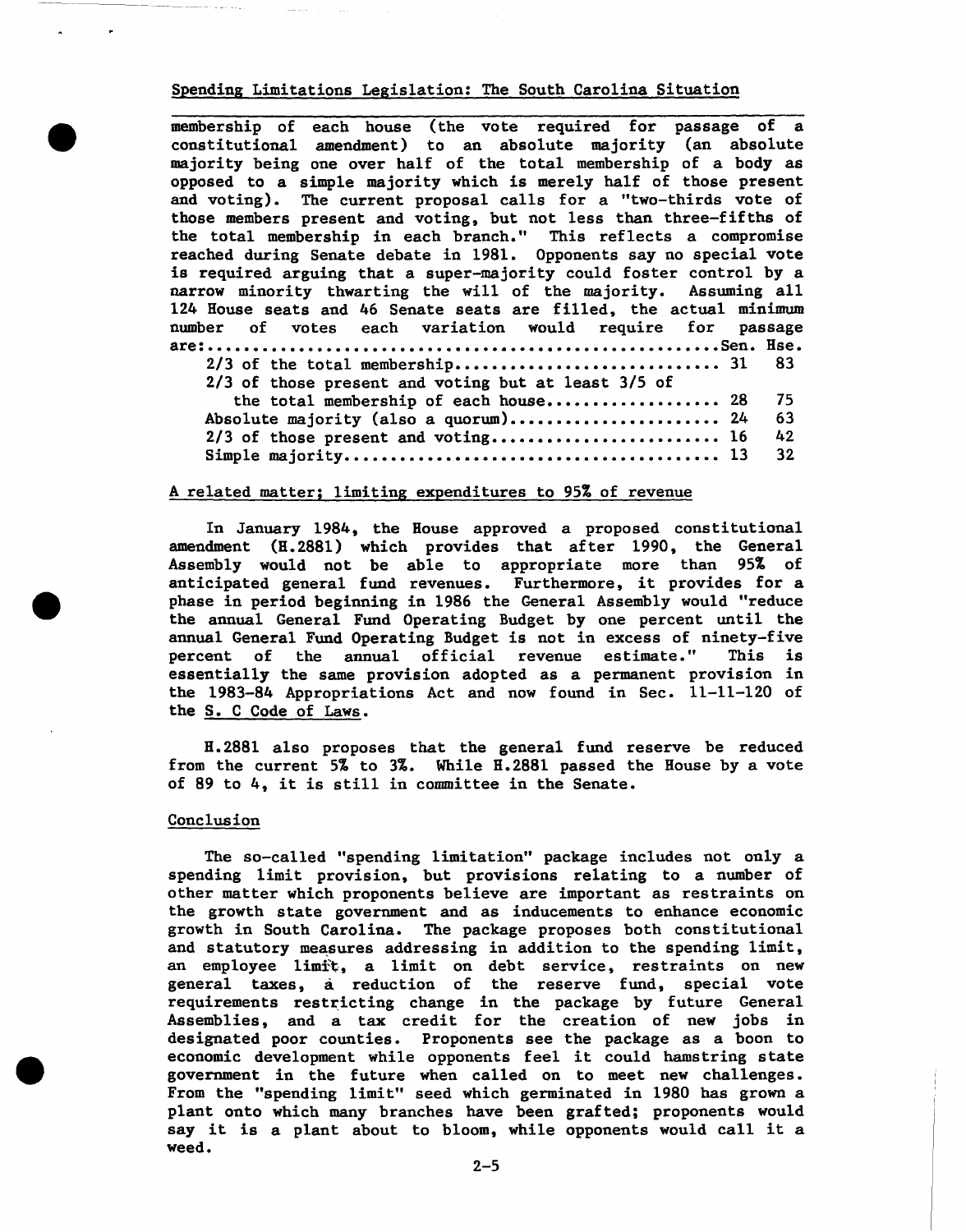#### APPROPRIATIONS, PERSONAL INCOME, % GROWTH IN PERSONAL INCOME AND APPROPRIATIONS AS % OF PERSONAL INCOME

 $\mathbf{r}$ 

| <b>Fiscal</b><br>Year | Genera <sub>1</sub><br>Appn's. | Highway<br>Trust<br>Fund | <b>Supplemental</b><br>Appropriations | <b>Total</b>     | Calender<br>Year | S.C.<br>Pers.<br>Income<br>(Millions) | Growth<br>in Personal<br><b>Income</b> | Expenditures<br>as a Percent of<br>(previous year)<br>Personal Income |
|-----------------------|--------------------------------|--------------------------|---------------------------------------|------------------|------------------|---------------------------------------|----------------------------------------|-----------------------------------------------------------------------|
| $73 - 74$             | 757,319,416                    | 139,846,000              | 31,996,650                            | 929, 162, 066    | 1972             | 9,488                                 | 12.5%                                  | 9.8%                                                                  |
| $74 - 75$             | 938, 952, 072                  | 151,405,100              | 3,527,250                             | 1,093,884,422    | 1973             | 10,831                                | 14.2%                                  | 10.1%                                                                 |
| $75 - 76$             | 1,063,770,630                  | 152,859,500              | 672,623                               | 1,217,302,753    | 1974             | 12,240                                | 13.0%                                  | 9.9%                                                                  |
| $76 - 77$             | 1, 115, 372, 588               | 154,985,000              | 9,962,486                             | 1,280,320,074    | 1975             | 13,140                                | 7.4%                                   | 9.7%                                                                  |
| $77 - 78$             | 1,217,485,465                  | 159,779,201              | 20, 176, 034                          | 1,397,440,700    | 1976             | 14,701                                | 11.9%                                  | 9.5%                                                                  |
| $78 - 79$             | 1,379,287,243                  | 182, 335, 926            | 42,303,499                            | 1,603,926,668    | 1977             | 16,251                                | 10.5%                                  | 9.9%                                                                  |
| $79 - 80$             | 1,556,722,589                  | 199,477,000              | 46,920,885                            | 1,803,120,474    | 1978             | 18,274                                | 12.4%                                  | 9.9%                                                                  |
| $80 - 81$             | 1,727,025,707                  | 201,850,000              | 351,321                               | 1,929,227,028    | 1979             | 20,548                                | 12.4%                                  | 9.4%                                                                  |
| $81 - 82$             | 1,918,174,826                  | 210, 153, 000            |                                       | 2, 128, 327, 826 | 1980             | 22,822                                | 11.1%                                  | 9.3%                                                                  |
| $82 - 83$             | 2,047,753,736                  | 247,847,917              | 13,957,781                            | 2,309,559,434    | 1981             | 25,765                                | 12.9%                                  | 9.0%                                                                  |
| $83 - 84$             | 2,121,900,556                  | 246,844,000              | 24, 162, 059                          | 2,392,906,608    | 1982             | 27,231                                | 5.7%                                   | 8.8%                                                                  |
| $84 - 85$             | 2,334,377,624                  | 249,492,404              |                                       | 2,589,121,515 *  | 1983             | 29,351                                | 7.5%                                   | 8.8%                                                                  |

\* If expenditures for the Education Improvement Act of 1984 as passed by the House are included, the total If expenditures for the Education Improvement Act of 1984 as passed by the House are included, the total would be \$2,782,033,804,<br>which would represent 9.5% of state personal income for the preceeding year.

SOURCES: State Budget Division, Research and Statistical Services Division and Ways and Means Committee Staff.